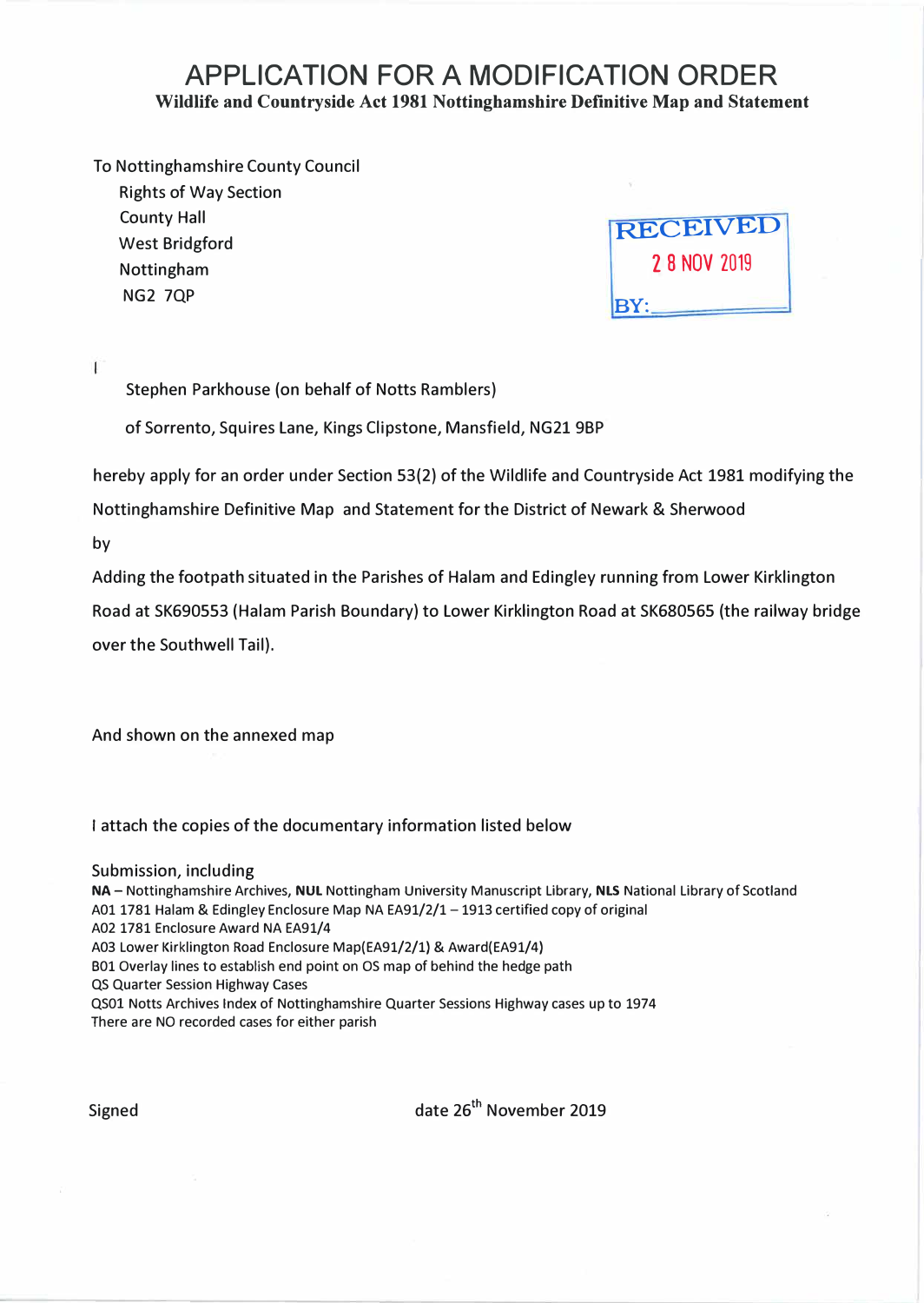## 'Behind the Hedge' unregistered footpath alongside Lower Kirklington Road Application route shown in orange from A to B